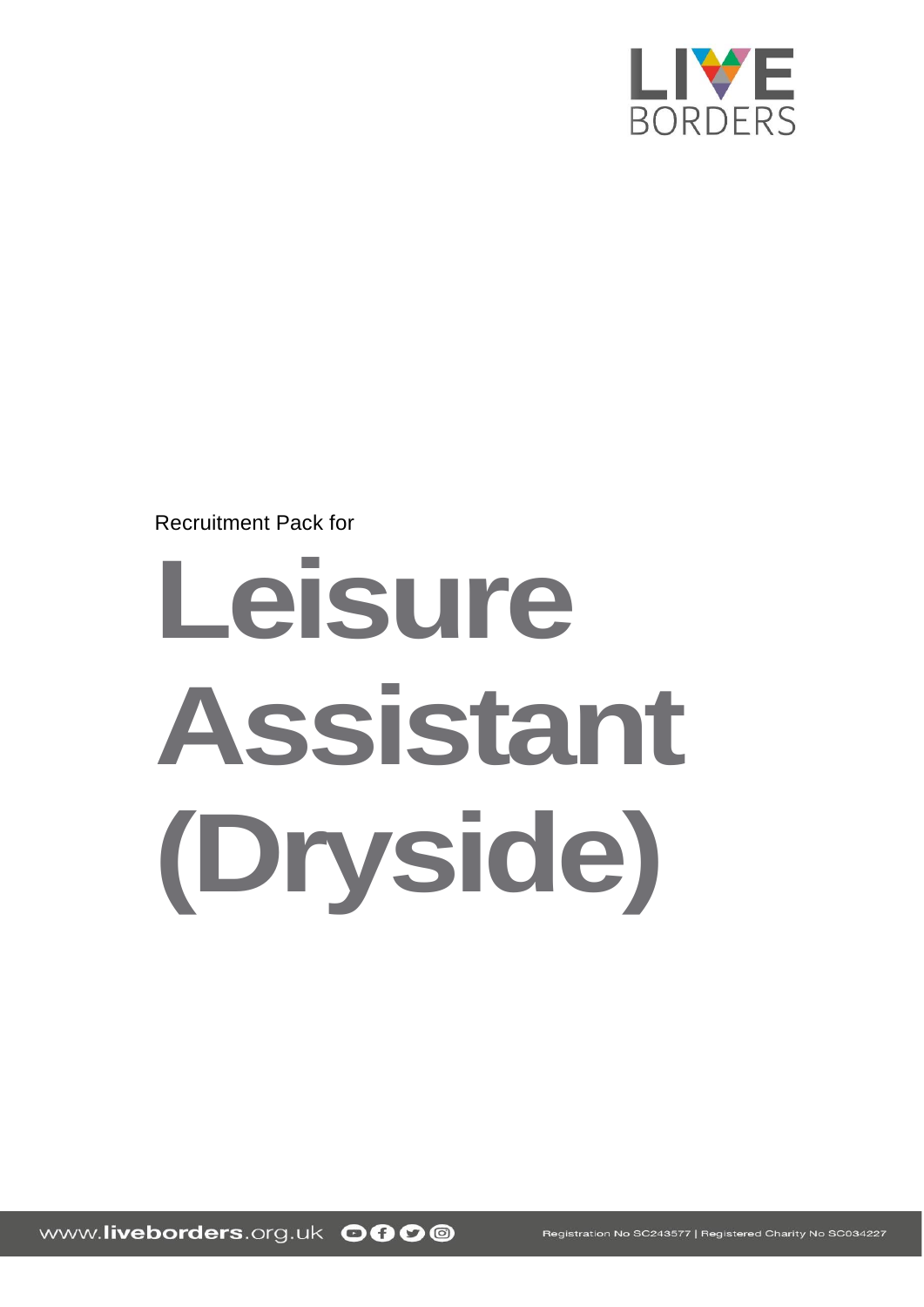

Dear Applicant

| Post:                | Leisure Assistant (Dryside)       |
|----------------------|-----------------------------------|
| <b>Closing Date:</b> | Friday 17 <sup>th</sup> June 2022 |

Thank you for the interest you have shown in our Leisure Assistant (Dryside) post with Live Borders. You will find the following enclosed:

- Live Borders Application Form
- Introduction to Live Borders
- Aims and Values
- Job Description and Person Specification
- Conditions of Employment

The enclosed information provides you with details about our organisation to assist you with your application.

The anticipated timeline for the recruitment process is outlined below:

| <b>Closing Date:</b> | Friday 17th June 2022 |
|----------------------|-----------------------|
| Interviews:          | <b>TBC</b>            |

The selection process can include different forms of assessment along with a formal interview. You will be advised of this if your application is successful.

If you have a disability and need assistance in completing your application form, please contact our People team on 01896 661 166 to discuss your needs.

We look forward to receiving your completed application.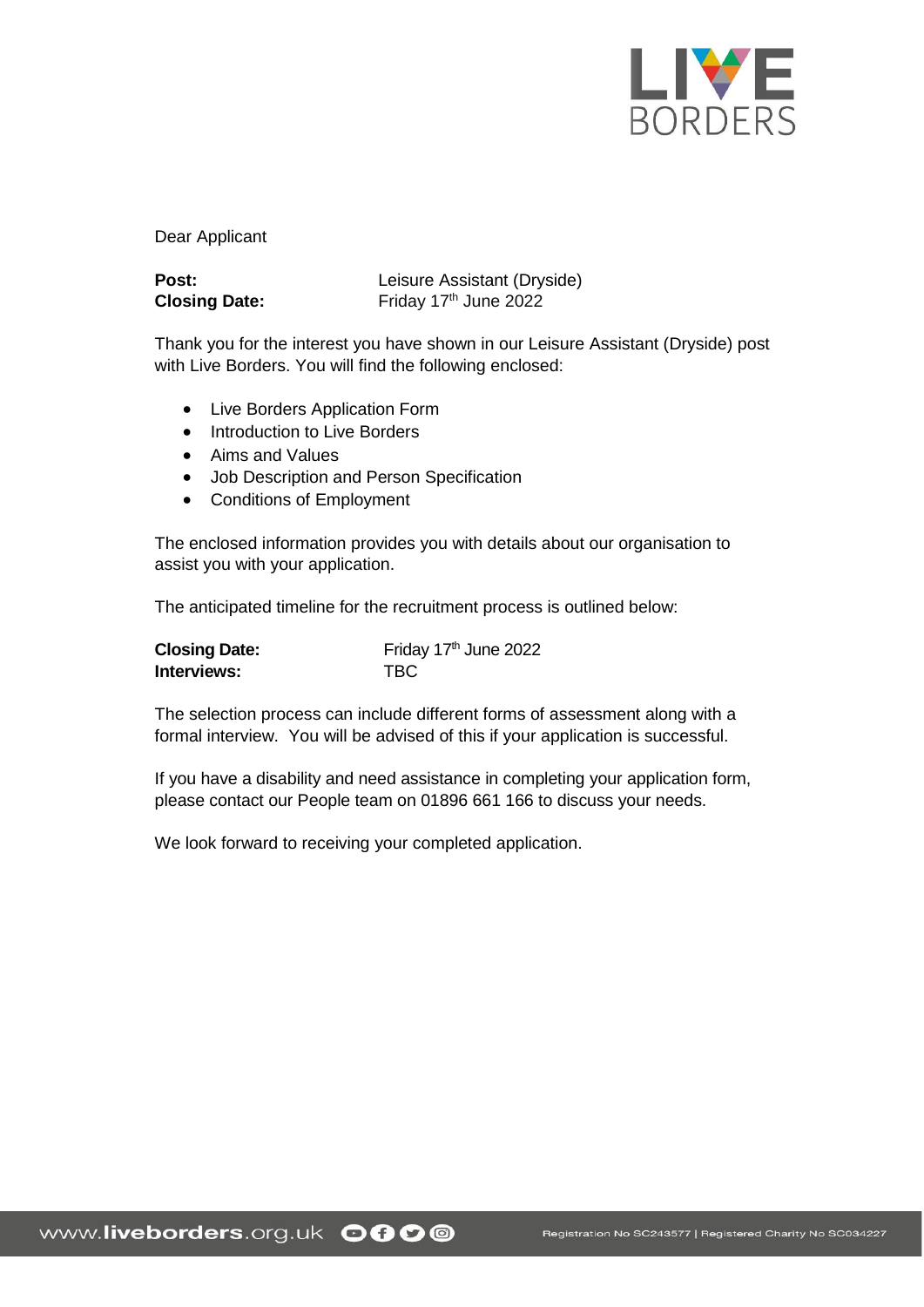

# **Introduction**

Live Borders is the sport, leisure and culture trust for the Scottish Borders – this means we are a charity. Our aim is for everyone living, working and visiting the Borders to be **healthier, happier and stronger.**

Live Borders is governed and led by a Board of 15 Trustee who set the strategic direction and monitors performance of the organisation.

# **1. Our strategic vision**

| <b>Vision:</b>   | Everyone living in, working in and visiting the Borders to be<br>healthier, happier and stronger.                   |
|------------------|---------------------------------------------------------------------------------------------------------------------|
| <b>Mission:</b>  | We use our energy, enthusiasm and knowledge to support<br>more people to experience more, learn more and move more. |
| Strategic goals: |                                                                                                                     |

- Expand levels of participation
- Grow our earned income
- Develop plural funding streams
- Build on our reputation for great customer service
- Be a sustainable charity
- Nurture our people.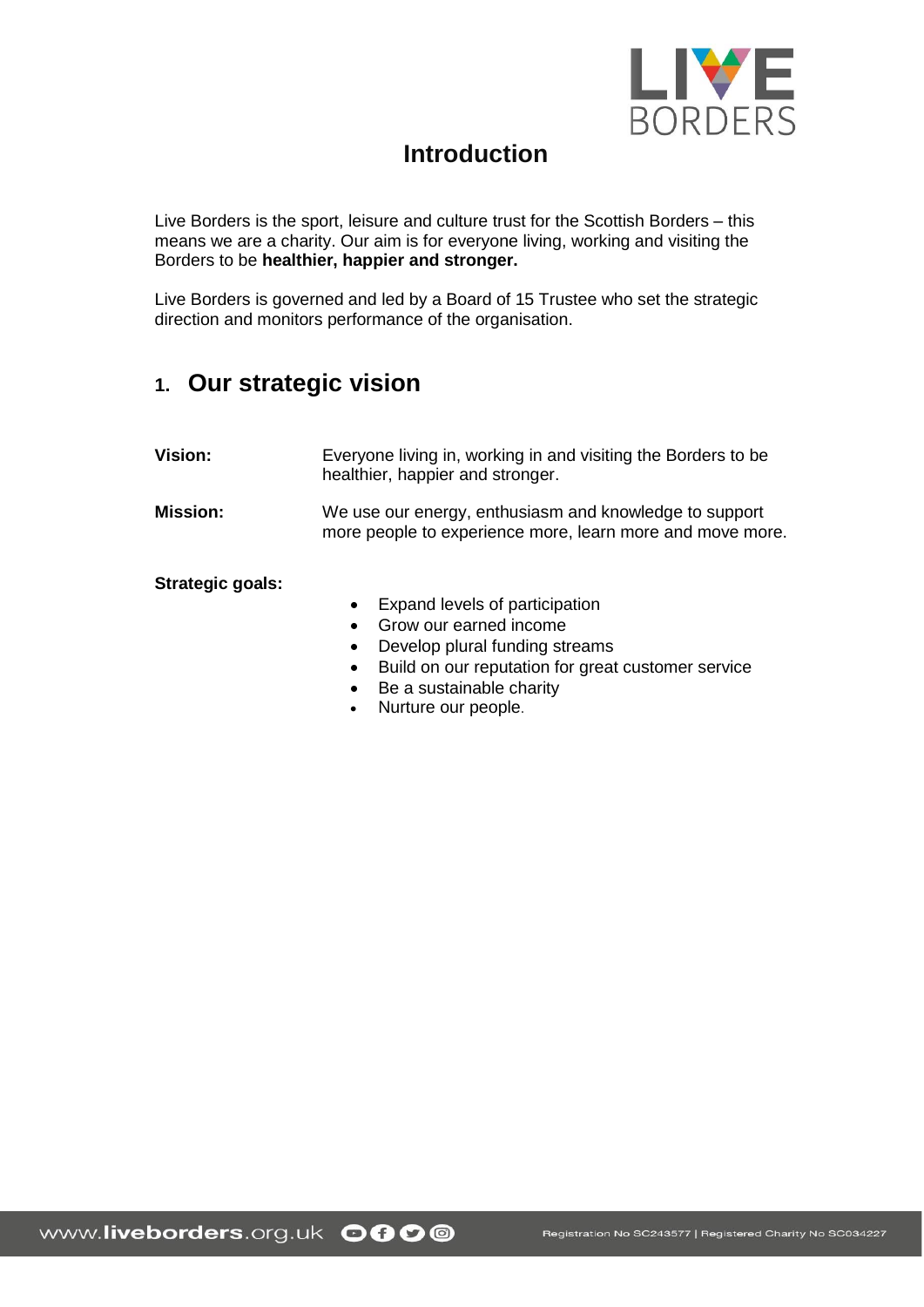

# **2. Our aims and values**

At the heart of Live Borders is our commitment to improve lives through physical activity, sport and culture.

Our Values underpin all that we do:

Every penny spent with us is reinvested into supporting active, creative and healthy communities.

The executive team provide the strategic lead on the management and development of Live Borders to ensure we are a sustainable, dynamic and flexible organisation fit for the future and that meets our stated outcomes.

Live Borders Values

As we re-emerge from the challenges of Covid 19 and a lockdown which has seen Live Borders unable to deliver any of its services to customers we are now entering a period of recruitment to meet our new ways of working and our ever expanding programmes of activity. Here are some of the ways in which the way we do things are different:

[www.liveborders.org.uk/what-to-expect-getting-you-back-safely/](http://www.liveborders.org.uk/what-to-expect-getting-you-back-safely/)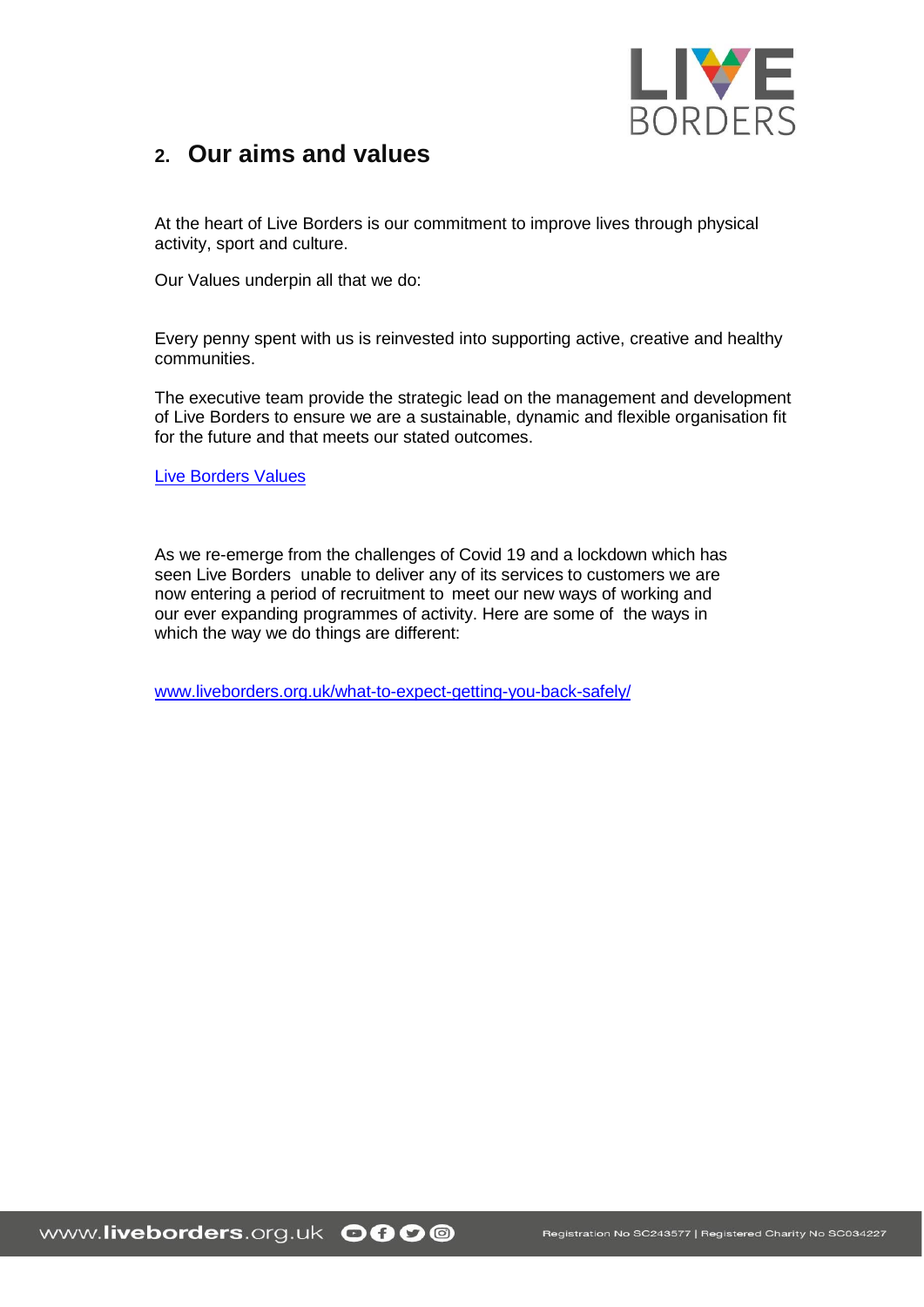

# **Job Description**

### **Job Purpose:**

Take an active role in the day to day operation of the Leisure Centre, working as part of a team to ensure the ongoing successful delivery of services to the public.

## **Responsibilities:**

- 1. To take lead on the maintenance and cleaning of the external changing rooms which are hired by local Rugby & Football clubs as well as the Gytes Leisure Centre.
- 2. Implement all-statutory regulations and Trust guidelines to provide a safe environment for customers and staff.
- 3. Carry out requirements of Normal Operating Procedures and Emergency Action Plans
- 4. Actively participate in internal/external cleaning and maintenance/repair work as required. Advise centre management of suggested improvements to enhance the quality of facility provision.
- 5. Ensure that all users receive excellent service from all staff at all times
- 6. Promote services within the community
- 7. Ensure the Trusts Financial Guidelines are adhered to
- 8. Assist the facility management in maintaining budgetary control of the facilities ensuring quick and effective action is undertaken when required.
- 9. Ensure compliance with workplace guidelines and procedures.
- 10. Ensure that personal standards of fitness and competence are maintained as appropriate to the duties required of a Leisure Assistant.
- 11. Encourage and promote the utilisation of the centre consistent with Trust Policy and guidelines interacting with customers with care and consideration.
- 12. Act as a representative of the Trust in liaison with and handling customers both formally and informally
- 13. Build and maintain good working relationships with colleagues within the organisation
- 14. Ensure that services are delivered with a customer focused ethos
- 15. Comply with, and ensure compliance with, all Live Borders policies and procedures
- 16. Ensure services meet Health and Safety standards established by Live Borders
- 17. As an employee, you must take reasonable care for the health and safety of yourself, other employees and anyone else who may be affected by your work activities carried out. Employees shall work in accordance with policies, procedures, information, instructions and / or training received.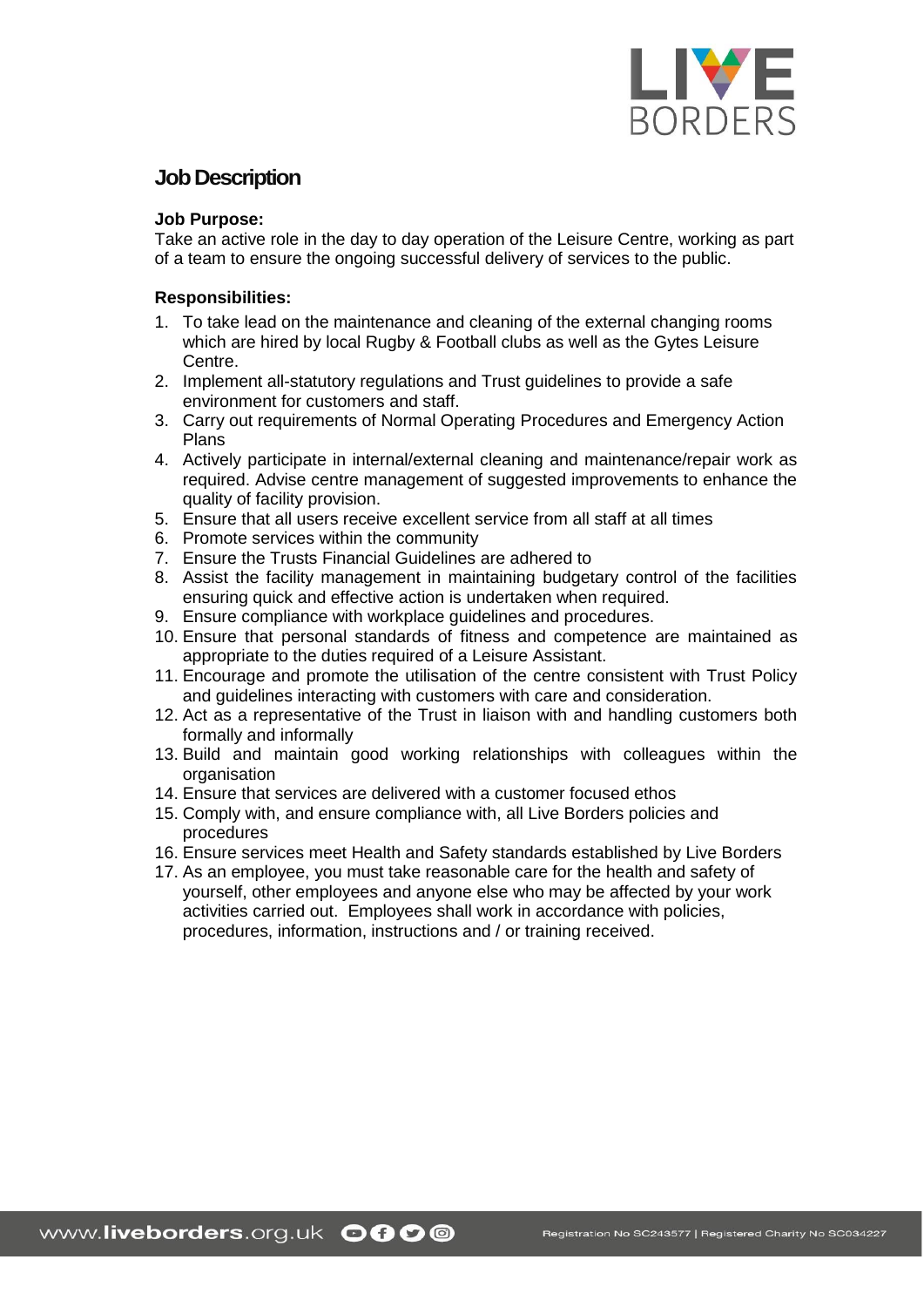

This job description is indicative of the nature and level of responsibility associated with the job. It is not exhaustive and there may be a requirement to undertake such other duties as may be required to meet the needs of the Service or Live Borders

#### **Other details:**

Requirement to work out of hours or weekends – on occasions, evening and weekend work may be required.

Requirement for PVG/Disclosure check – yes

| <b>EDUCATION</b>                                                                   |                         |                                                                     |                       |
|------------------------------------------------------------------------------------|-------------------------|---------------------------------------------------------------------|-----------------------|
| <b>Essential</b>                                                                   | Assessed<br>by          | <b>Desirable</b>                                                    | <b>Assessed</b><br>by |
| Good all round standard of                                                         | A/ I                    | First Aid at Work                                                   | A/I                   |
| education                                                                          |                         | Safeguarding and<br><b>Protecting Children</b>                      |                       |
|                                                                                    |                         | <b>Manual Handling</b>                                              |                       |
|                                                                                    |                         | World Host (or similar<br><b>Customer Service</b><br>qualification) |                       |
|                                                                                    |                         | <b>Gym Qualification</b><br>(SVQ Level 2 or<br>similar)             |                       |
| <b>EXPERIENCE</b>                                                                  |                         |                                                                     |                       |
| <b>Essential</b>                                                                   | Assessed<br>by          | <b>Desirable</b>                                                    | <b>Assessed</b><br>by |
| Experience of working with the                                                     | A/I                     | Experience of working                                               | A/I                   |
| general public                                                                     |                         | in a sport and leisure<br>facility                                  |                       |
| <b>SKILLS AND KNOWLEDGE</b>                                                        |                         |                                                                     |                       |
| <b>Essential</b>                                                                   | <b>Assessed</b><br>by   | <b>Desirable</b>                                                    | <b>Assessed</b><br>by |
| Excellent communication and<br>interpersonal skills                                | A/ I                    | Knowledge of<br>operational processes<br>and procedures             |                       |
| Ability to assist the team in the<br>optimum delivery of services to<br>the public | $\mathsf{I}/\mathsf{R}$ | Practical skills in<br><b>Sports Coaching</b>                       | A/I                   |

# **Person Specification**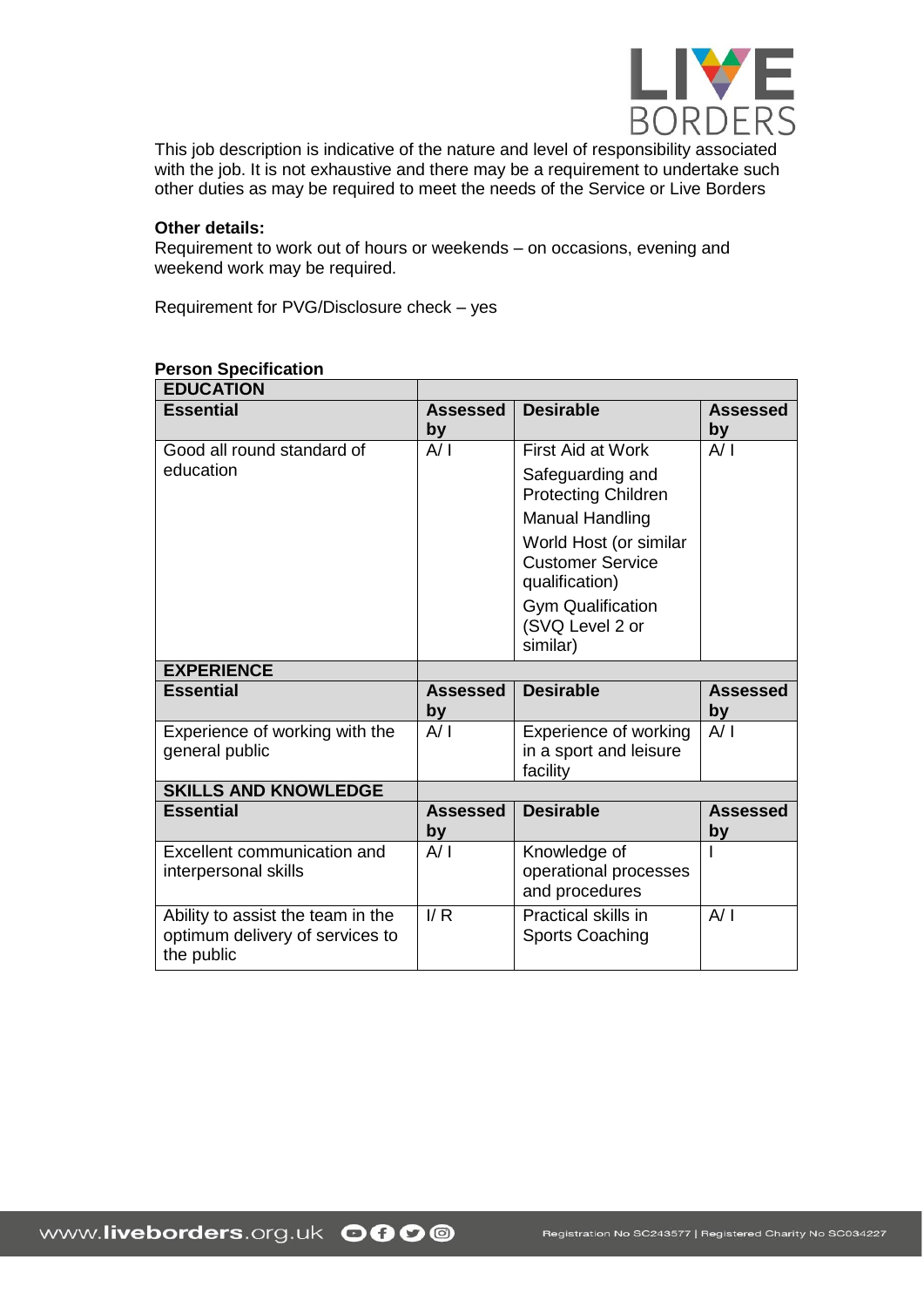

| Excellent customer care skills                          | $\mathsf{I/R}$  |                  |                 |
|---------------------------------------------------------|-----------------|------------------|-----------------|
| <b>Numerical skills</b>                                 | $V$ T           |                  |                 |
| Organisational skills                                   | $\mathsf{I/R}$  |                  |                 |
| <b>PERSONAL ATTRIBUTES</b>                              |                 |                  |                 |
| <b>Essential</b>                                        | <b>Assessed</b> | <b>Desirable</b> | <b>Assessed</b> |
|                                                         | by              |                  | by              |
| Ability to work with a minimum<br>of direct supervision | $\mathsf{I/R}$  |                  |                 |

**KEY**

**A** – Application

**I** – Interview

**R**– Reference

**T** – Test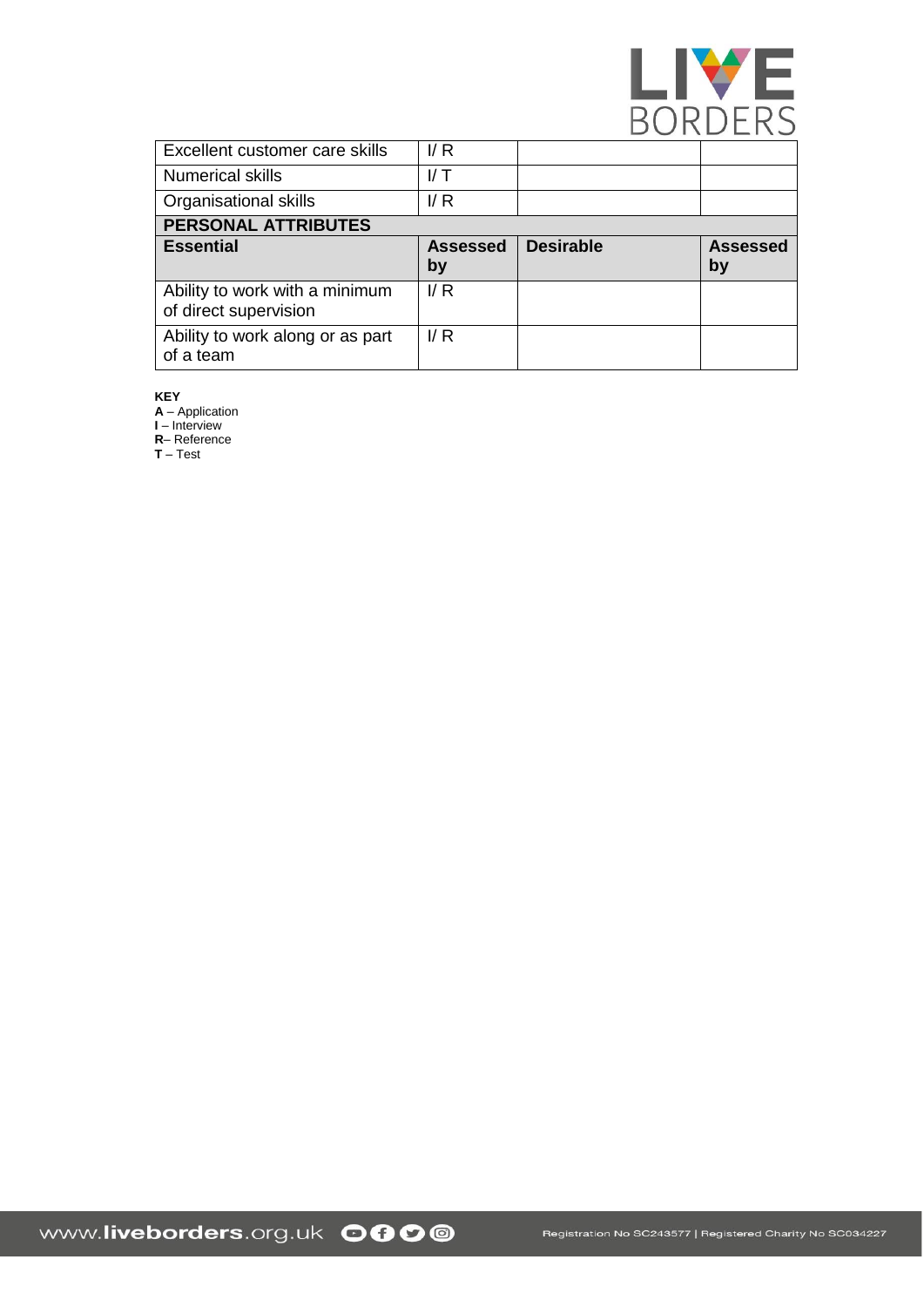

## **SUMMARY OF CONDITIONS OF SERVICE**

| Location:                   | Gytes Leisure Centre Peebles (colleagues may be required to work at any<br>Live Borders site during their career with us).                                                                                                                                                                                                                                  |
|-----------------------------|-------------------------------------------------------------------------------------------------------------------------------------------------------------------------------------------------------------------------------------------------------------------------------------------------------------------------------------------------------------|
| Hours of Work:              | 10 hours per week, worked as agreed with line manager                                                                                                                                                                                                                                                                                                       |
| Payment Method:             | Paid monthly on the last banking day of each month.                                                                                                                                                                                                                                                                                                         |
| Annual Leave:               | Up to 2 years' service $=$ 30 days (pro-rata for part time)<br>Increases by an extra day after completion of three<br>years' service by commencement of the leave year. An<br>additional day accrued for each completed year of<br>service up to max of 6 additional days.                                                                                  |
| Public Holidays:            | 4 designated public holidays per year (pro-rata for part time)                                                                                                                                                                                                                                                                                              |
| Notice Period:              | 4 weeks, as detailed in any offer of employment                                                                                                                                                                                                                                                                                                             |
| Pension:                    | Option to join Group Personal Pension; employee contribution<br>from 5% with the option to join the Local Government<br>Pension Scheme after 5 years' service.                                                                                                                                                                                              |
| <b>Equal Opportunities:</b> | Live Borders is an Equal Opportunities Employer and<br>considers applicants on their suitability for the post<br>regardless of sex, race, religion, disability or sexual<br>orientation.                                                                                                                                                                    |
| Sickness Allowance:         | Employees with less than 6 months' service get Statutory<br>Sick Pay (SSP) only. Occupational Sick Pay is available<br>to employees with more than 6 months' service (when the<br>sickness commences) and starts from 5 weeks' full pay/ 5<br>weeks half pay and increases to a maximum of 26 weeks'<br>full pay/ 26 weeks half pay after 5 years' service. |
| Presentation:               | Live Borders has strict standards of presentation; which staff are<br>required to comply with. Uniforms are provided for the<br>majority of posts where provided these must be kept<br>clean and well presented. Where a uniform is not<br>provided appropriate business dress is expected.                                                                 |
| Other Benefits:             | Free access to all our sports facilities<br>Access to ASVA<br>Cycle to work scheme                                                                                                                                                                                                                                                                          |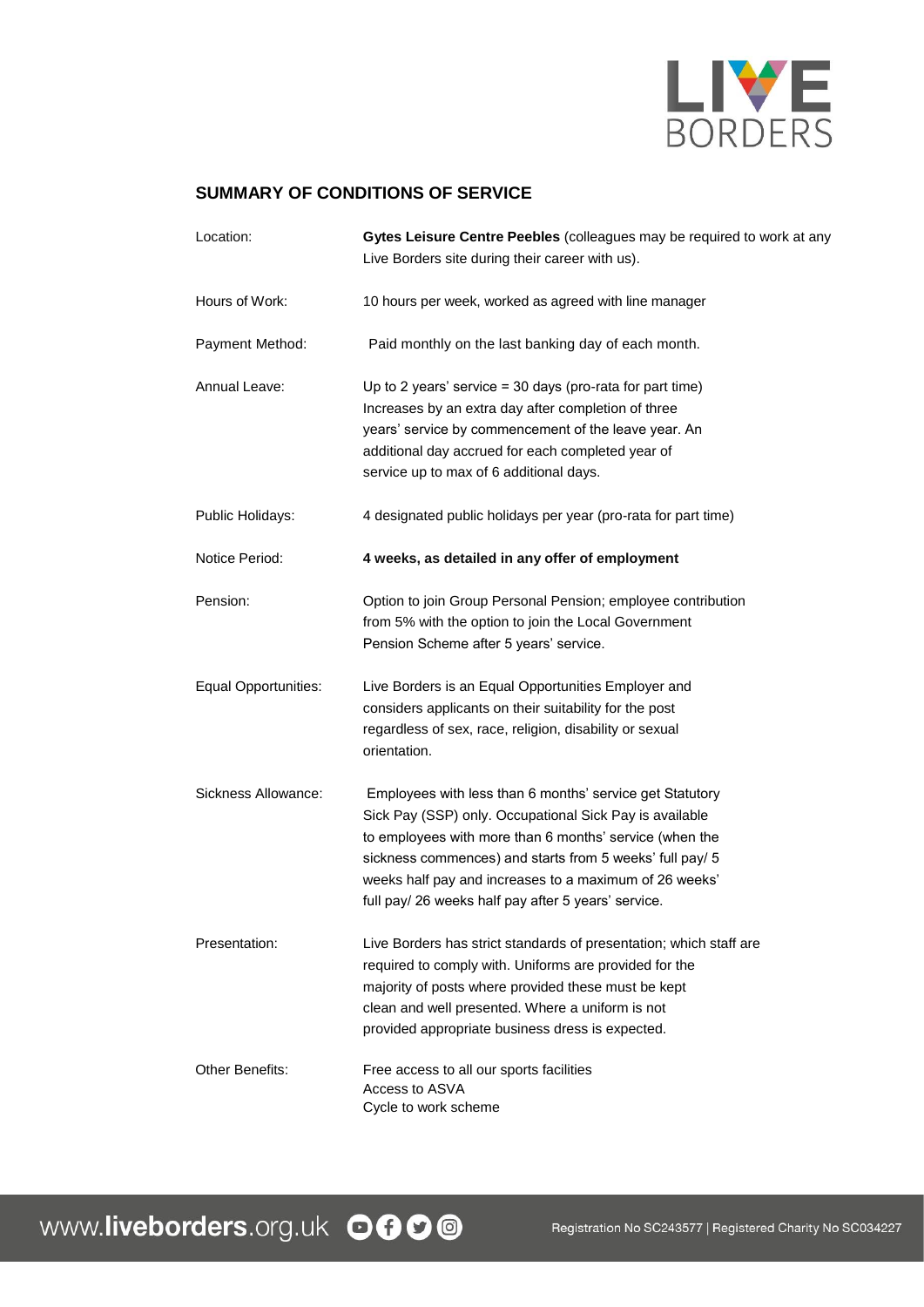Please note that this is a summary of Live Borders conditions of service. If you are successful at interview and are offered employment, the specific conditions that apply to you will be detailed in your contract.